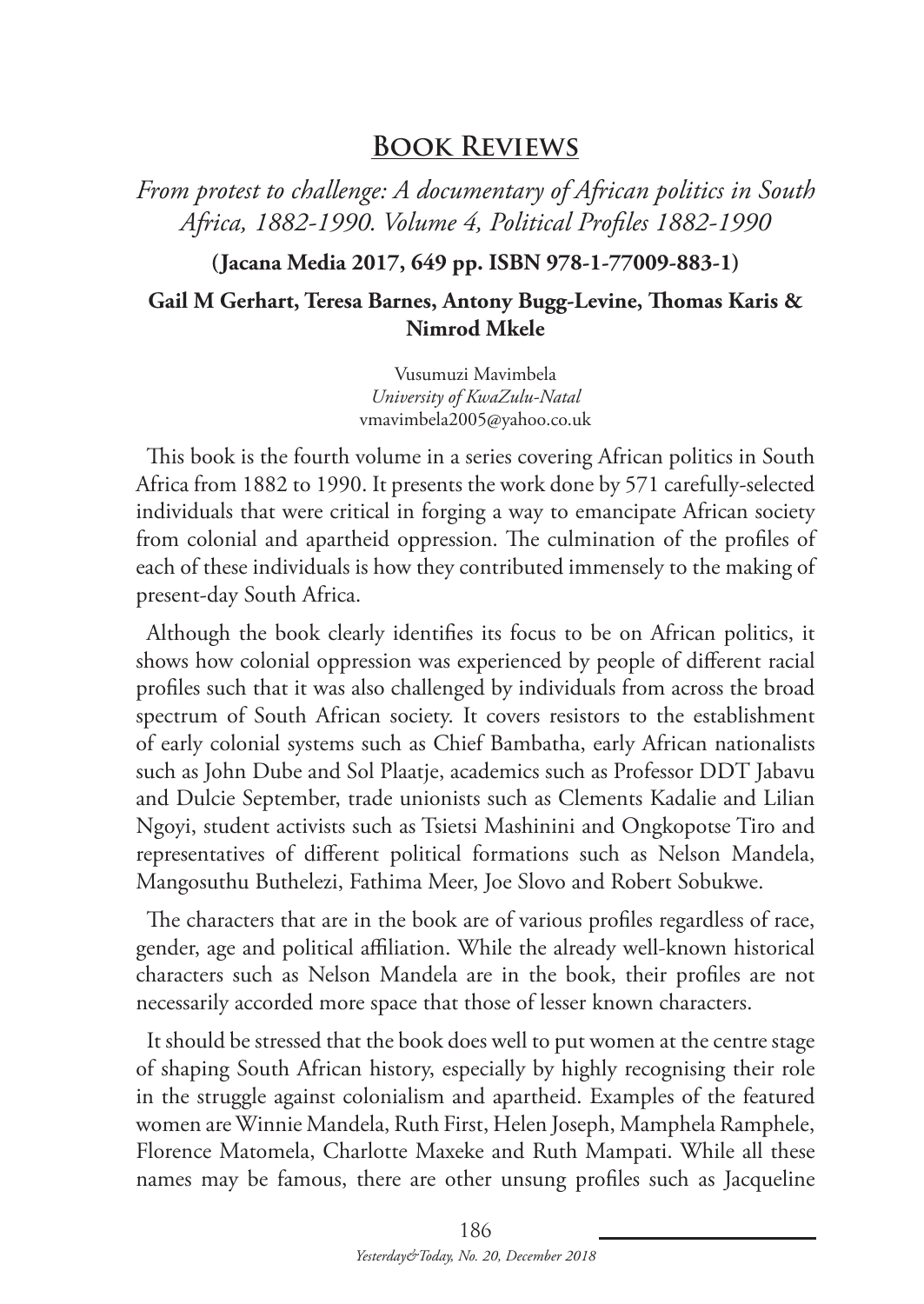Sedibe who was "the highest ranking woman in Umkhonto weSizwe (MK)" (p. 476) and Elizabeth Mafekeng who is described as an "outstanding trade unionist" (p. 216). Admittedly, there are more male profiles than those of women in the book, yet the authors make it clear how women from different backgrounds and structures played a pivotal role in South African history.

In terms of style, the book presents a strong sense of authenticity. It demonstrates evidence of thorough research on the particular individuals, painting not just convincing, but very fascinating profiles. Each of the characters has all their full names, including their aliases and maiden names (for those who had them). Also provided are dates of birth and death (where applicable), places of birth and careers. None of the profiles is over-elaborated, so no character seems obviously more prominent than others. However, while the profiles are all brief, they are very detailed.

I would recommend this book to readers who are keen on history for both academic and leisure purposes. This means that History teachers can also use this book as a reference as they prepare for their lessons. Furthermore, all enthusiasts of freedom from all around the world may find this book to be a very rich resource.

# *The Black Consciousness reader* **(Jacana Media, 2017, 354 pp. ISBN 978-1-4314-2578-5) B Ndaba, T Owen, M Panyane, R Serumula and J Smith**

Maresole Christina Kgari-Masondo *University of KwaZulu-Natal* Kgarimasondo@ukzn.ac.za

The book is about the history of blackness and what it means to be black. It is a philosophical account about Black Consciousness (BC) which draws the narratives from interviews, opinions of authors and secondary data. The book recognises Steve Biko as significant within the BC movement history but also identifies other personalities such as Nkosi Albert Luthuli, Robert Mangaliso Sobukwe, Ongkhopotse Tiro, Vuyelwa Mashalaba, Winnie Madikizela-Mandela, Assata Shakur, Neville Alexander, Thomas Sankara, Walter Rodney, Lefifi Tladi, and Ready D who played an important role in the history of the philosophy. Themes that come into play in explaining the philosophy are politics, land, women, power, art, music and religion. The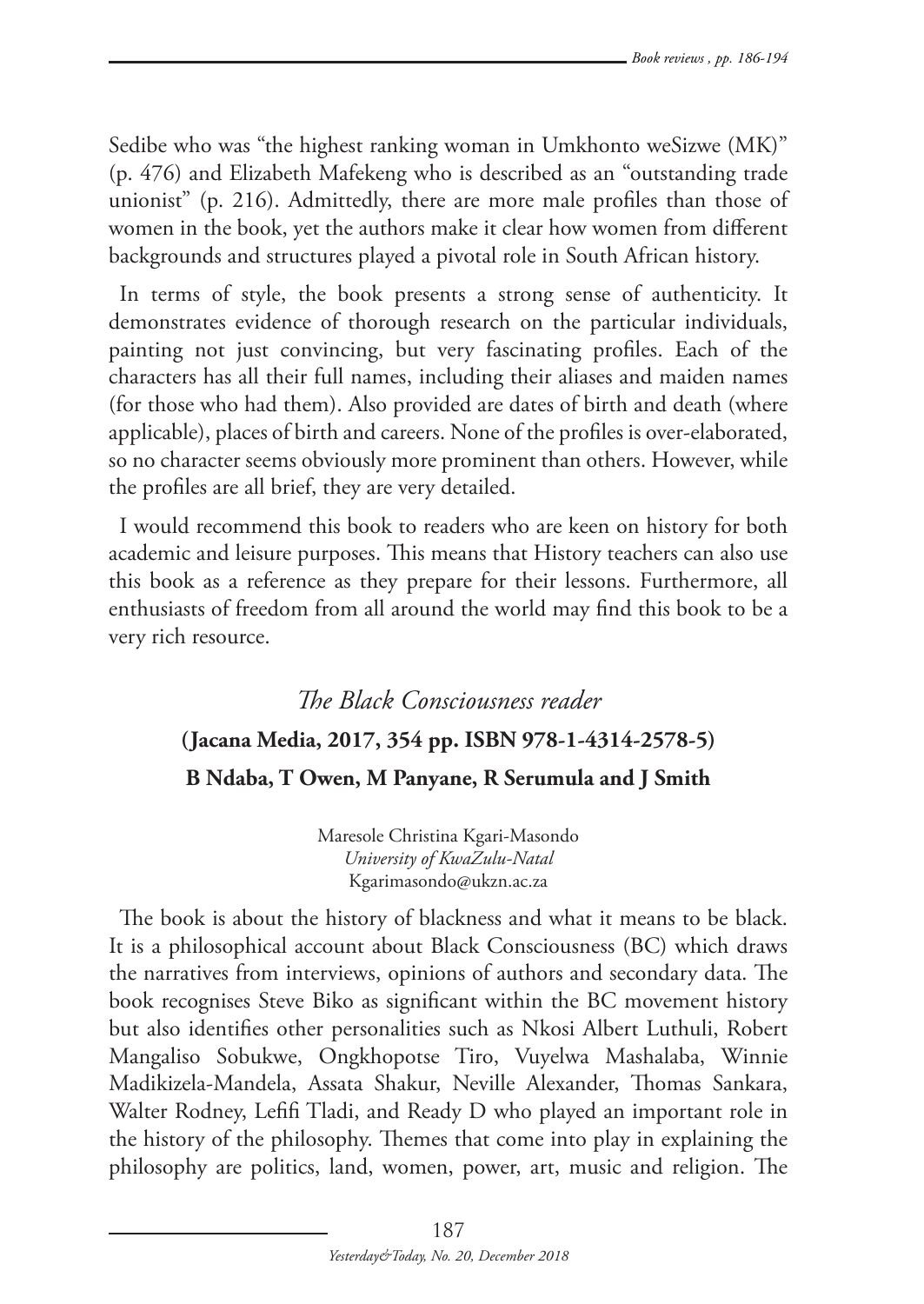book is important in this dispensation in education as we grapple with the topical issue of decolonisation of the curriculum as it posits what it means to be black which is the cornerstone of what decolonisation has to focus on – a redefinition of the entire outlook of blacks from their own context and not from a western lens.

 But the drawback of the book is that it does not do justice in drawing black consciousness from the perspective of African philosophy. In fact, nothing in the book is mentioned on African philosophy as the ideal underpinning BC. The philosophy of Ubuntu (what it means to be human = love, respect, dignity) are missing in the entire book. Hence, this is clear when the book concludes with the chapter on land in the sense that nothing is discussed on what land means to black people. That is, for Africans, the concept of land is not only based on a western perspective of just property over which one has title deeds, but it is religion, history, and affirms one's humanness. Thus, providing the indigenous lens would have made the book perhaps a much more interesting BC reader.

The chapters from 1 to 7 explain how blackness is constructed using religion, art, music, politics, writing, dreams and cohesion of those who developed it throughout history. But the essence of the book is that BC is black pride and not emulation of whiteness. The key concepts defining BC in the book are emancipation, restoring black culture, freedom from white liberalism and anti-black racism, the battle against neo-liberalism, Azania as a name for South Africa and the commandments of BC. The chapter focuses on diverse themes to explain the pride embedded in BC and the authors grapple with the issue at hand, which questions if black people are truly free in the new dispensation of democratic South Africa? The book traces the history of BC from Steve Biko in 1946 when he was born to 2009 when AZAPO earned a seat in the post-apartheid National Assembly. Similarly, throughout these aforementioned years, authors trace significant people who developed the philosophy on BC and how it was used throughout the history of BC. The reader shows how Robert Mangaliso Sobukwe in 1958 led a breakaway from the African National Congress to form the Pan Africanist Movement in 1959 because of his BC standpoint, which opposed the liberal, multiracial ideological slant of the Freedom Charter. It also covers the applications of BC through the march against passes in Sharpeville in 1960, and the Rivonia trial in 1964 where people like Nelson Mandela used BC in court to argue their case are significant. In 1969 the South African Students Organization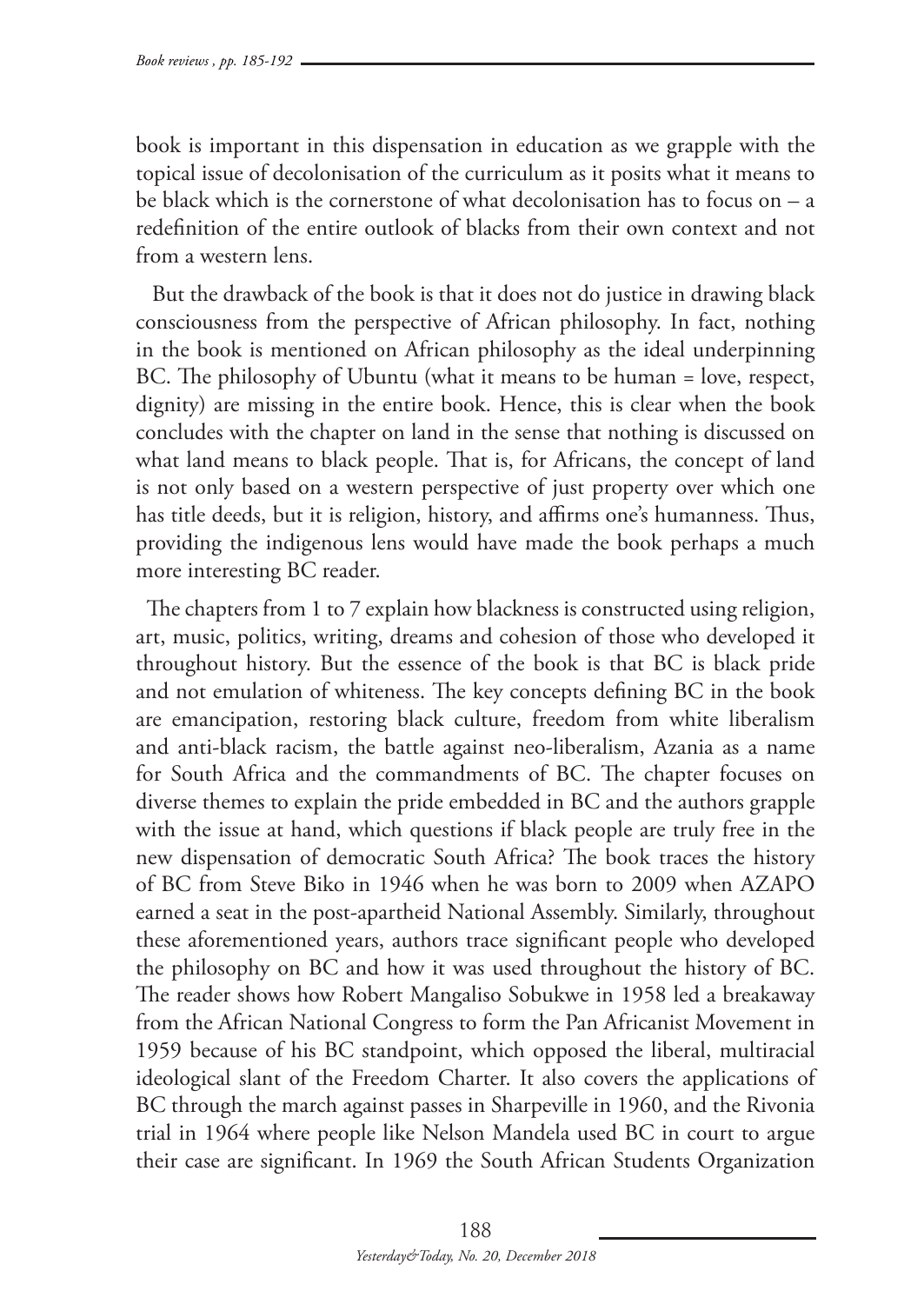constitution formed on BC philosophy with Biko as a leader and strikes like the Soweto Uprising in 1976 occurred. The BC philosophy also led to the death of many people who believed and spread it like Onkgopotse Abram Tiro in 1974 after a speech that focused on BC ideals at Turfloop graduation in 1973. Biko followed in 1977. The authors also show how, due to BC movement parties like the Azanian People's Organisation in 1978, Azanian Students Organization in 1979, the London Based BC Movement in 1980, were formed. BC is seen by the authors as a state of mind not an ideology, hence they argue that, until today there are still fights by adherents of the philosophy like the PAC and AZAPO, especially on issues like land that the new constitution does not address from a BC perspective.

In Chapter 1, Biko is defined as the hero of the BC but other people who have played major roles in the establishment of the BC movement such as Hendrick Musi, Barney Pityana and Nengwekhulu are also mentioned. The chapter also describes the impact of the American Black Panthers who fought for civil rights in the United States and political activism in other countries as was the case with student protests in Sweden, Brazil, Mexico, Poland Italy and Yugoslavia in moulding Biko's views about BC. Also given credit is the Jamaican community which in October 1968 fought against their government's banning of Black Power, thus inciting leaders like Biko to form a similarly radical and black issues-driven student organisation. The role of migrant workers who were politicised in order to spread the BC philosophy is also identified.

In Chapter 2, the author depicts the roots of BC in terms of who sowed it and how the philosophy blossomed. It is argued in the chapter that global influence ensured the success and flowering of the movement. People like Malcom X and the Black Panther socialist students, socialist workers in France, Spain, Mexico and Yugoslavia were militant and virtually shut down their countries fighting for equal rights. Also noted is how, in Africa, from Cape to Cairo, indigenous people were fighting for decolonisation in their countries. Philosophers such as Ngugi wa Thiong'o, Carlos Cooks, Julius Nyerere, Phumla Gqola, Assata Shakur are mentioned among others as key in the prospering BC movement. Similarly, Robert Sobukwe, Patrice Lumumba, Thomas Sankara, and Samora Machel to mention but a few are seen as key influencers of the movement as their beliefs and writings focused on an anticolonialist agenda. Some of the philosophies that are seen to be fundamental in BC are those that affirm the liberation from oppression of black people like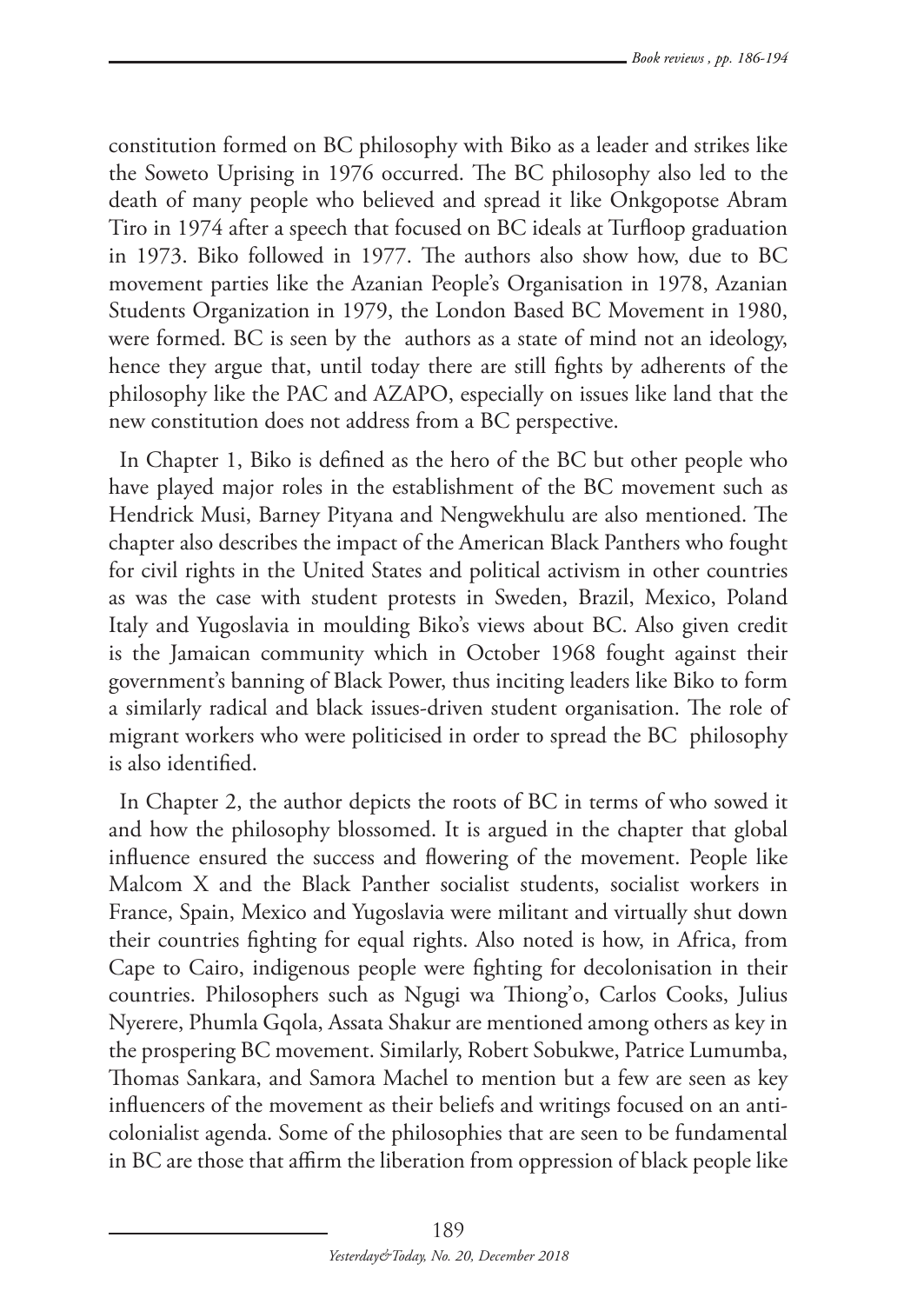the Africana existentialism, Black feminist existential philosophy, Paulo Freire and Negritude.

Chapter 3 reveals how Christian leaders spread the BC movement and that the Bible offered activism for Christians to play a role in fighting against injustices. Christians are applauded for their contribution to the birth of the movement interracially – as is illustrated of Afrikaner Beyers Naude and Lutheran Manas Buthelezi, who used God as their cover to support and fund the liberation movement.

In Chapter 4, the Soweto massacre is depicted as being the most horrendous event in the history of South Africa in terms of the massacre of school children. The Soweto uprising is noted as the event that brought a turning point because it was led by brave teenagers who were influenced by the BC elders and teachers. Youth politics under students' organisations like the South African Student Movement, and South African Student Organization, are depicted as having played a major role in the eradication of apartheid. Diverse student leaders' history is thus depicted like that of Tsietsi Mashini, Kgaotso Seatlholo, and Seth Mazibuko among others.

Chapter 5 focuses on the significance of art, acknowledging writers, poets, painters, musicians, photographers and filmmakers within BC. The authors show us the history of some of the arts that was sympathetic to and helped in spreading BC.

In Chapter 6, the role of women in BC is depicted through the actions of Mamphela Ramphela, Winnie Madikizela-Mandela and other unsung heroines like, Manku Noruka, Zulaikha Pate, Sibongile Mkhabela among others. The stories of these heroines are outlined in the chapter to explain the significant role they played in promoting BC. The author argues that, as in other organisations, the role of women in BC has been undermined, but through interviews and communication with BC students a list of heroines of the movement has been drawn.

The book concludes with Chapter 7, which is on land and how important it is in the BC movement. Land is depicted as the key issue of struggle for the current BC in the sense that land segregation is informed by class. Land is also seen by the author as key for BC because it is at the heart of black people as it is about the loss of their birthright. The chapter narrates the history behind landlessness of blacks by referring to different Acts like the Native Land Act of 1913 and the Group Areas Act of 1950. It then moves to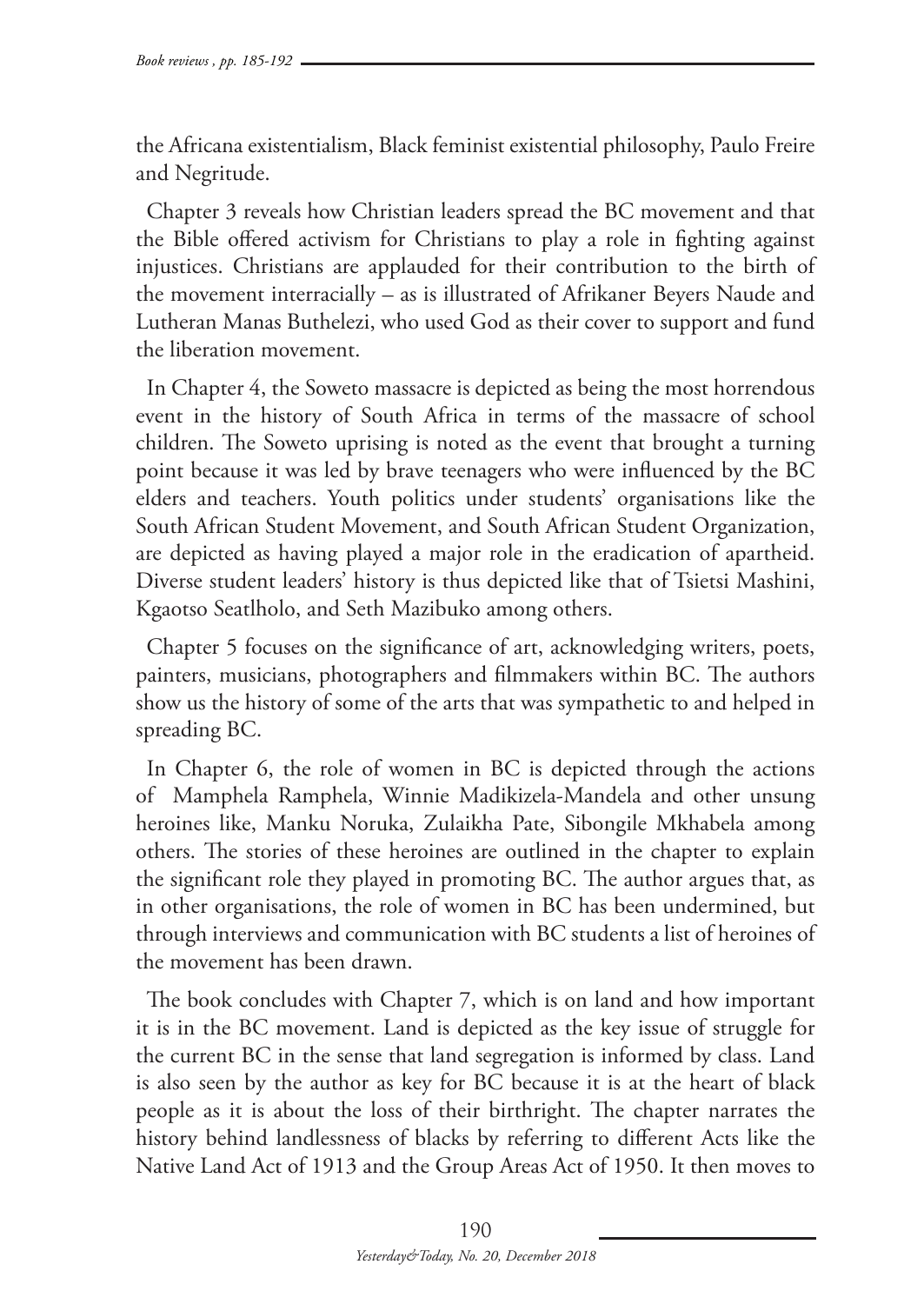discuss the Democratic government constitution of 1994 through Section 26 on Housing where it is stated that all South Africans must be given shelter and are protected from illegal evictions. The Act supports land restoration and the book uses different views of BC people like Julius Malema, Abahlali baseMjondolo, Andile Mngcitama and the Black First Land First Movement to support this.

The book is an excellent reader for teachers and students who want to understand the history behind blackness and black consciousness. It conceptualises black consciousness very well and in simple terms which can be understood by students. In this dispensation of decolonisation of education the book can assist in the understanding of who a black person is and teach students about nation-building through the eyes of black people. The authors used interviews to narrate stories about BC to give context to the BC movement. Examples of different historical figures both famous and not so famous are used in the book to explain the importance of the movement. The book's drawback lies on some western lens of conceptualising BC which could be strengthened by inserting a black lens of looking at BC. For example, the background of Steve Biko was helpful in understanding BC yet his indigenous Xhosa roots, how he was raised and the values he followed are crucial ways of understanding him better. Even Chapter 3 which focuses on Christianity and BC would have been more interesting if it gave more space to diverse religions including African religion. Such weaknesses illustrate how writing through a western lens can overshadow narratives Africanist writers try to explain.

## *Exploring decolonising themes in SA Sport History: Issues and challenges*

## **(African Sun Media, 2018, 144 pp. ISBN 978-1-928357-94-0, e-ISBN: 9781928357957)**

### **Francois Cleophas (Editor)**

Leepile Motlhaolwa *University of Pretoria*  Leepile.motlhaolwa@up.ac.za

The notion of decolonisation has always been acknowledged – many works on decolonisation have been published, but not much has been written on the decolonisation of sport from both an international and South African perspective. Historically, the concept of decolonisation focuses on political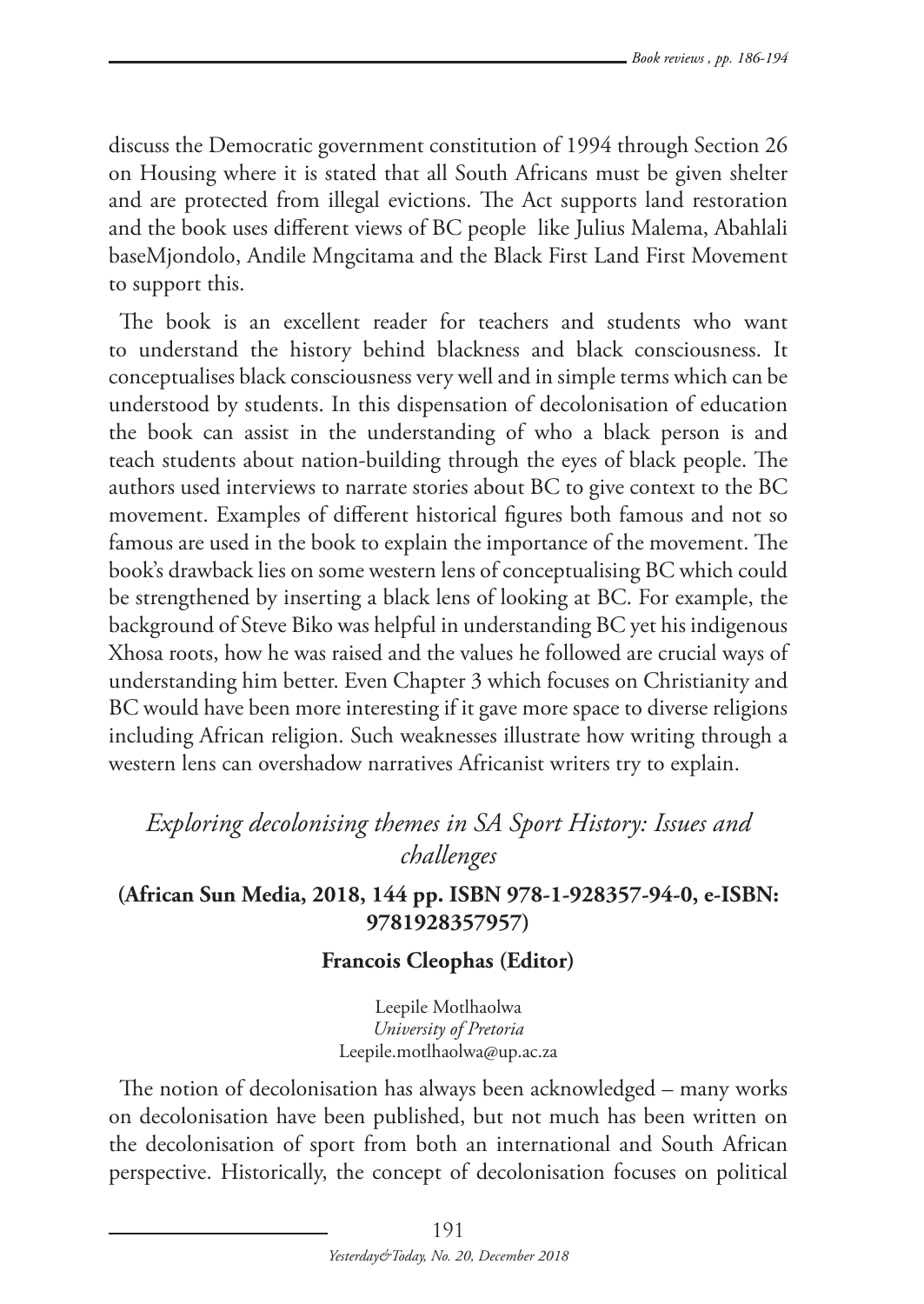independence from colonisers. The legacy of colonialism and the impact of colonial projects cannot be ignored. As I read *Exploring decolonising articles in SA Sport History: Issues and c*hallenges, I was confronted by the notions of racial inferiority and superiority in sport as a result of colonial subjugation and exploitation, as well as the impact of colonial apartheid on black inferiority and white superiority. The book reminded me of how colonialism, especially within the apartheid context, affected the progress of black people in sport. This book resonates with the importance of history in trying to redress the inequalities of the past in sport, and to rediscover our own history, culture and identity.

The title of the book alone provides the reader with an idea of its content, which evoked my curiosity. It articulates the effects of post-colonial history in sport and brings together a most valuable body of knowledge which is necessary to rewrite the history of sport in South Africa and introduce new sport narratives. In the post-apartheid era in sport, this book seems very appropriate. The book broadens the debate on the decolonisation of sport in a South African context and provides a contextual theoretical framework so as to understand South African history in sport.

The introduction by Prof Andre Odendaal, *Reflections on writing a post-colonial history of a colonial game* (p. 1), highlights how black players contributed to the game of cricket in nineteenth century South Africa. He further reflects on how colonial and apartheid ideologies have been used as an excuse to discriminate against black people.

The chapter on *Decolonising sport: some thoughts* by Prof Lesley Le Grange (p. 15) deliberates more on the meaning of decolonisation and the implication of decolonisation in sport. Le Grange argues that recognition should be given to indigenous sports because of the connection between indigenous sports and South African cultural traditions. The narratives in this book present opportunities to deconstruct the notion of white dominance in the history of sport, as well as reconstruct the history of sport in South Africa.

Dr Hendrik Synders (p. 23) puts forward a well-considered and relevant argument on the historical significance of sport fans in South African sport history. The story of Gasant Ederoos Behardien reveals different forms of racial stereotyping.

The subsequent chapters in this book narrate the historical accounts of